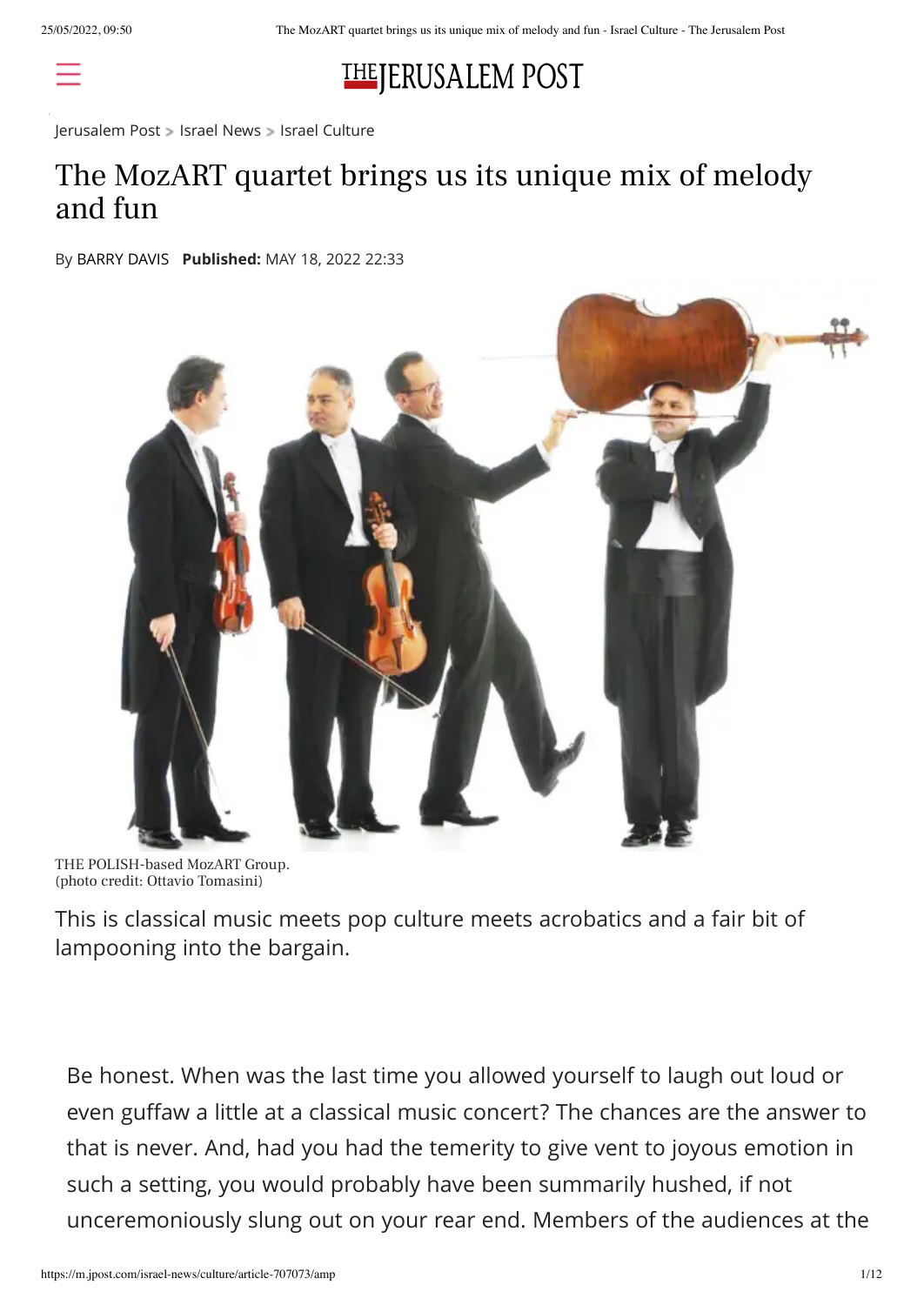25/05/2022, 09:50 The MozART quartet brings us its unique mix of melody and fun - Israel Culture - The Jerusalem Post



Advertisement



The Polish-based quartet is due [back](https://m.jpost.com/israel-news/culture/playing-for-laughs-456897/amp) here, bona fide string instruments and laughter-inducing accessories in tow, for four concerts in Tel Aviv, Jerusalem and Haifa, May 19-21. Basically and unceremoniously put, if you haven't caught the MozART gang on any of its previous jaunts over here, you're in for one helluva entertaining time.

This is classical music meets pop culture meets acrobatics and a fair bit of lampooning into the bargain. But, make no mistake, these gents are fully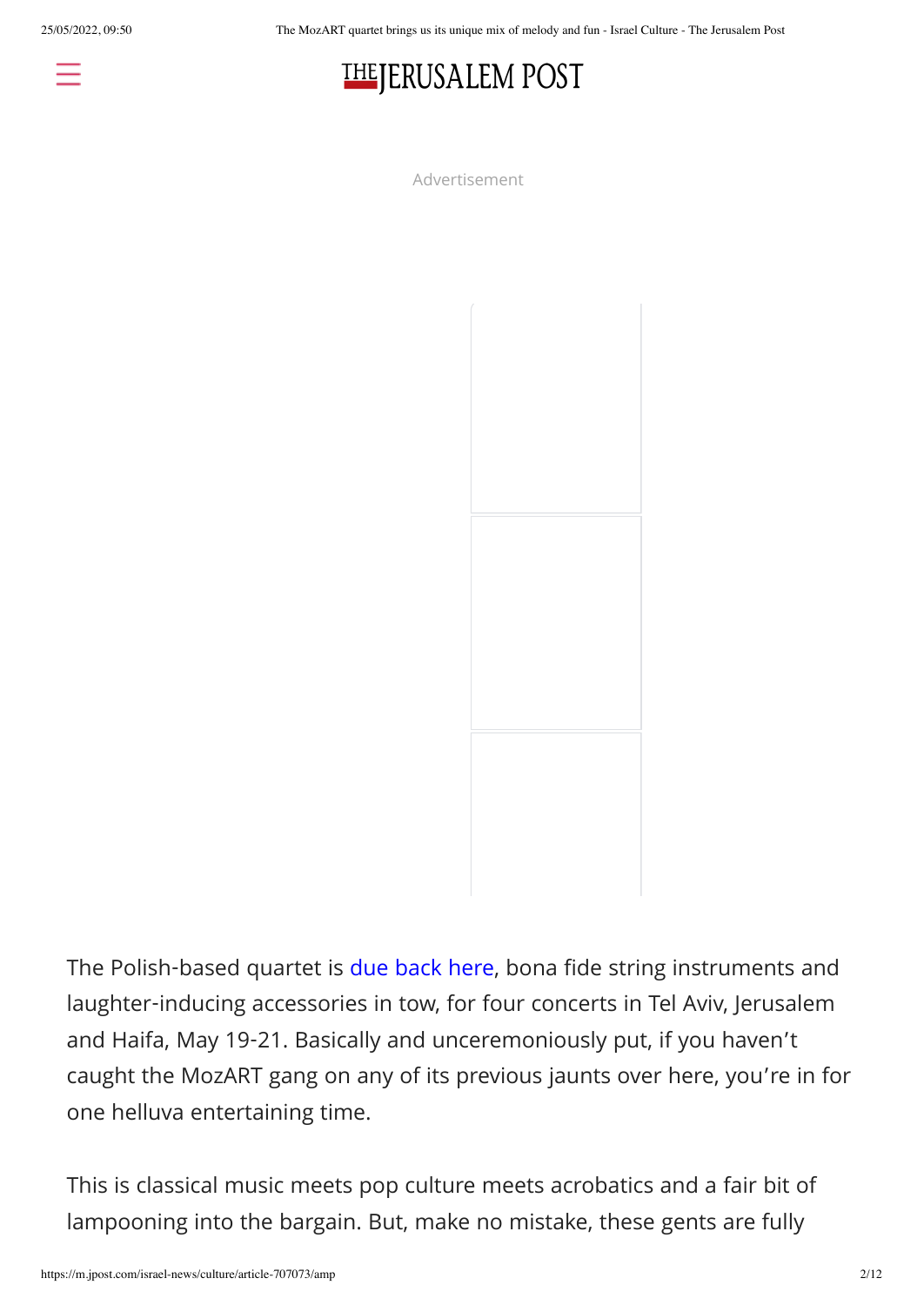#### THEJERUSALEM POST repertoire for the their four Israeli shows, for [example,](https://m.jpost.com/) the likes in works by the likes in works by the like

of – naturally – Mozart, Bach, Beethoven and Paganini, but also soundtracks from such blockbuster movies as The Godfather, Butch Cassidy and the Sundance Kid, and The Good The Bad and The Ugly. Then there are some Beatles hits and, [delightfully,](https://m.jpost.com/diaspora/antisemitism/monty-pythons-terry-jones-cut-a-nazi-jew-scene-from-life-of-brian-615038/amp) the closing song from Monty Python's Life of Brian, "Always Look on the Bright Side of Life." Now, if that isn't a varied fun lineup, I don't know what is.

Consider the group's declaration of intent on the quartet's web site and you get the irreverent entertainment picture. "We exist despite the sober formality of great concert halls, despite the boredom of classical musicians' life, despite fanatic lovers of classical music and despite fans of rock, rap or pop who are afraid of classical music. We treat our muse with a humorous irony and we're sure, she will have nothing against it!"

Cellist Boleslaw Blaszczyk feels we should all exercise a decent dosage of disrespect from time to time, particularly at this stage of human evolution. He also feels that helps him and his pals stick together and keep on roaming the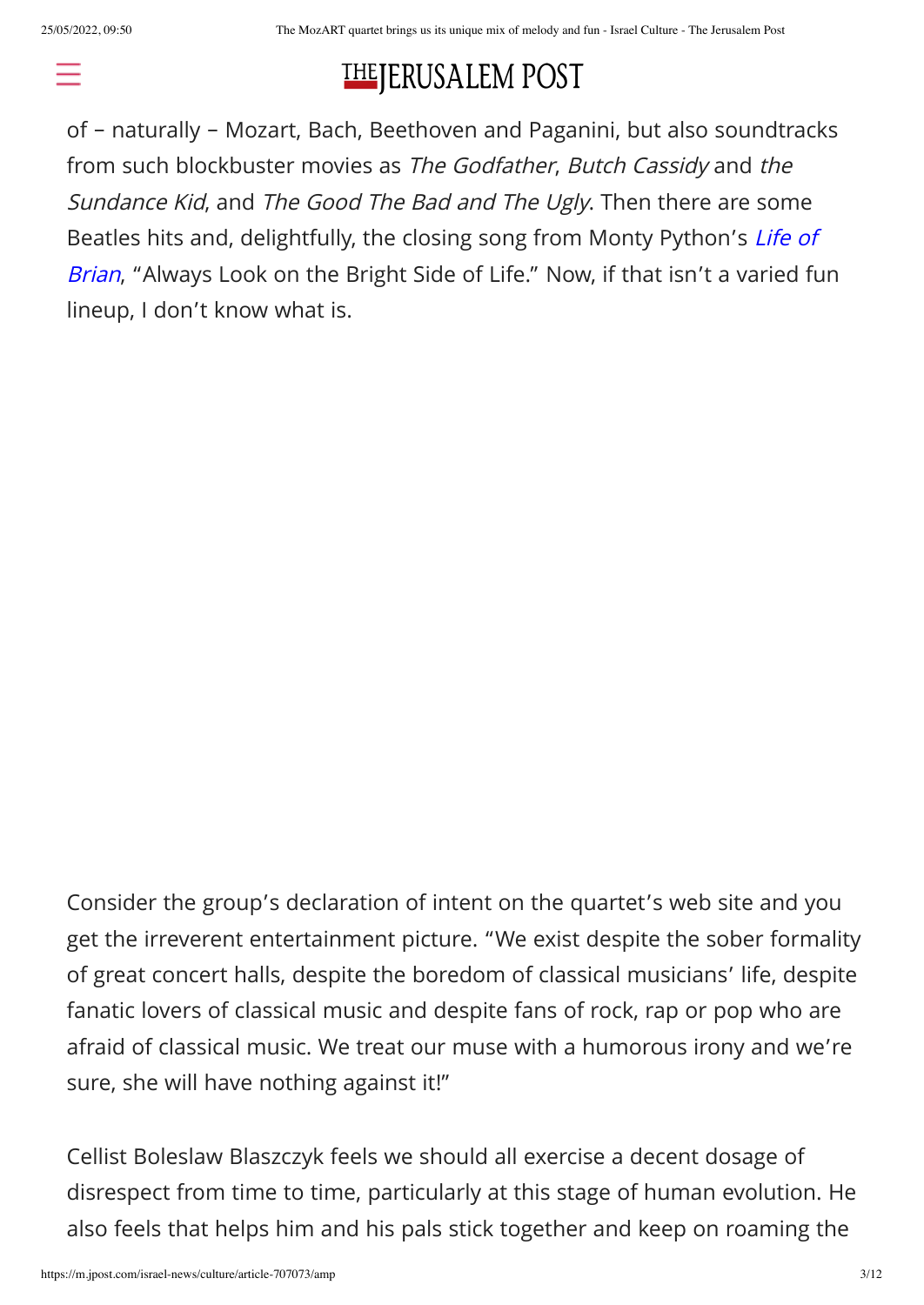#### THE JERUSALEM POST  $\mathcal{L}$  yes, we have been going to but the [Rolling](https://m.jpost.com/) Stones are going  $\mathcal{L}$

a lot longer and I hope we will talk in another 27 years," he laughs.

Advertisement

TOGETHER WITH violinists Filip Jaslar and Michał Sikorski, and violist Paweł Kowaluk, Błaszczyk has been merrily giving his all to the original charts, while engaging in all manner of antics that generally have their audiences in stitches. One has Jaslar maintaining strict tempo with a ping pong bat and ball, while spinning out a melody – pizzicato – on his violin. Then, Błaszczyk gets in on the act by somehow regulating the flow of air from a balloon he inflates, to produce the melody from Elvis Presley's "Can't Help Falling In Love." There really appears to be no limits to the quartet's gag-making combos.

Despite, as yet, falling way short of the Stones' timeline, the cellist feels he and his pals can keep on going for a while. "We have a similar sense of humor. I think humor and music go together." Błaszczyk says that offering the public a healthy mix of popular music and comedy is just the ticket these days, and offers all-round rewards. "That keeps us healthy and helps us stay away from actual problems, like the last two years with the pandemic, and last month's war thing [in Ukraine]. People now, after all these tragedies and drama, need comedy as never before. They need to smile and laugh."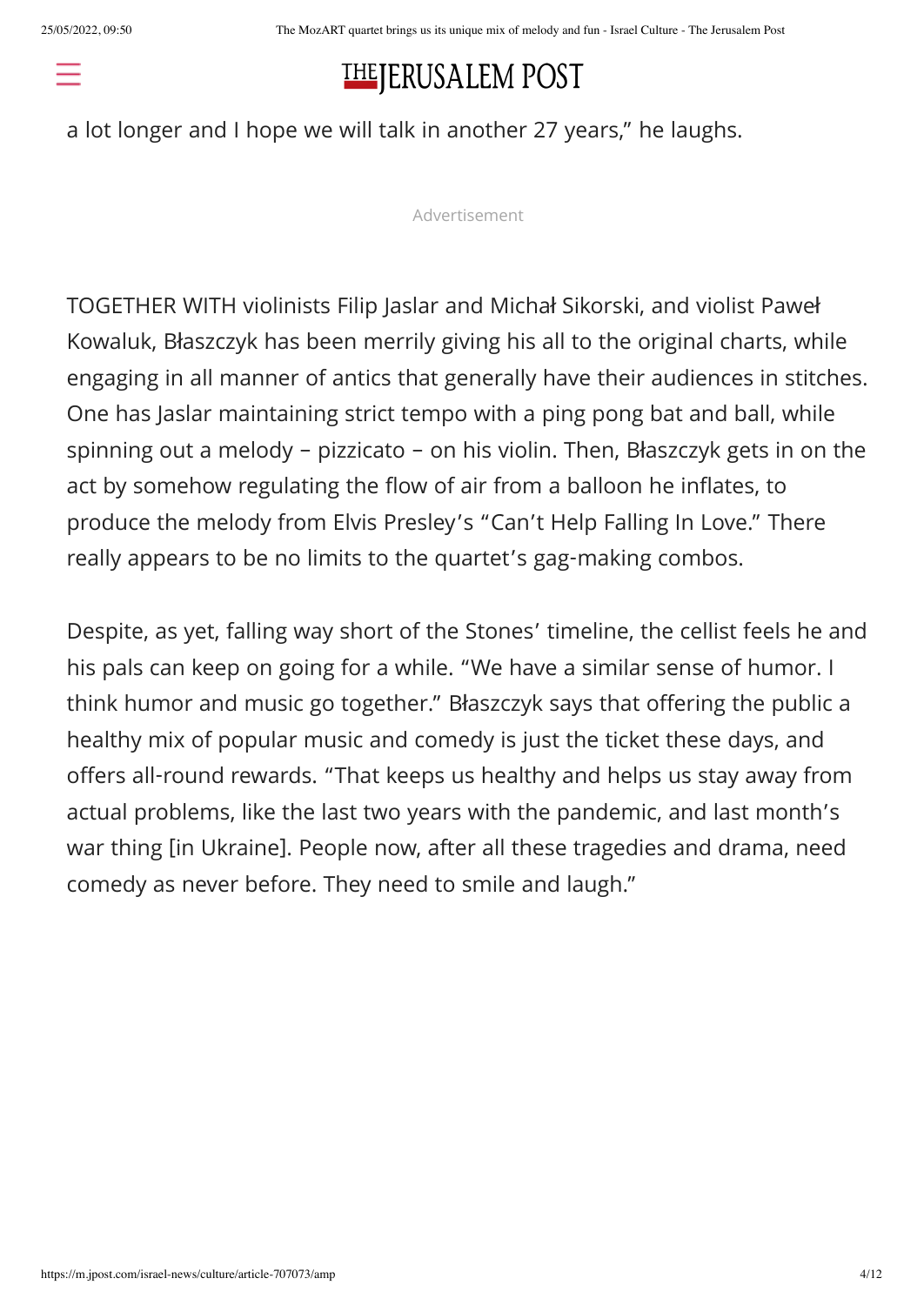

## **THEJERUSALEM POST**

That may not solve all our problems, but it just might help us tackle the tough stuff. He says, "It is not about forgetting everything, forgetting reality. I think it is a matter of being healthy, and being alive. And humor is a very big part of it."

Having crisscrossed the planet umpteen times over the years, the group members have had ample opportunity to get a handle on what makes their audience members tick, and more importantly, what gets them giggling. "The differences between the sense of humor of different nations is very interesting," Błaszczyk continues. "I think it is a great thing for sociologists and psychologists and historians, but also for us."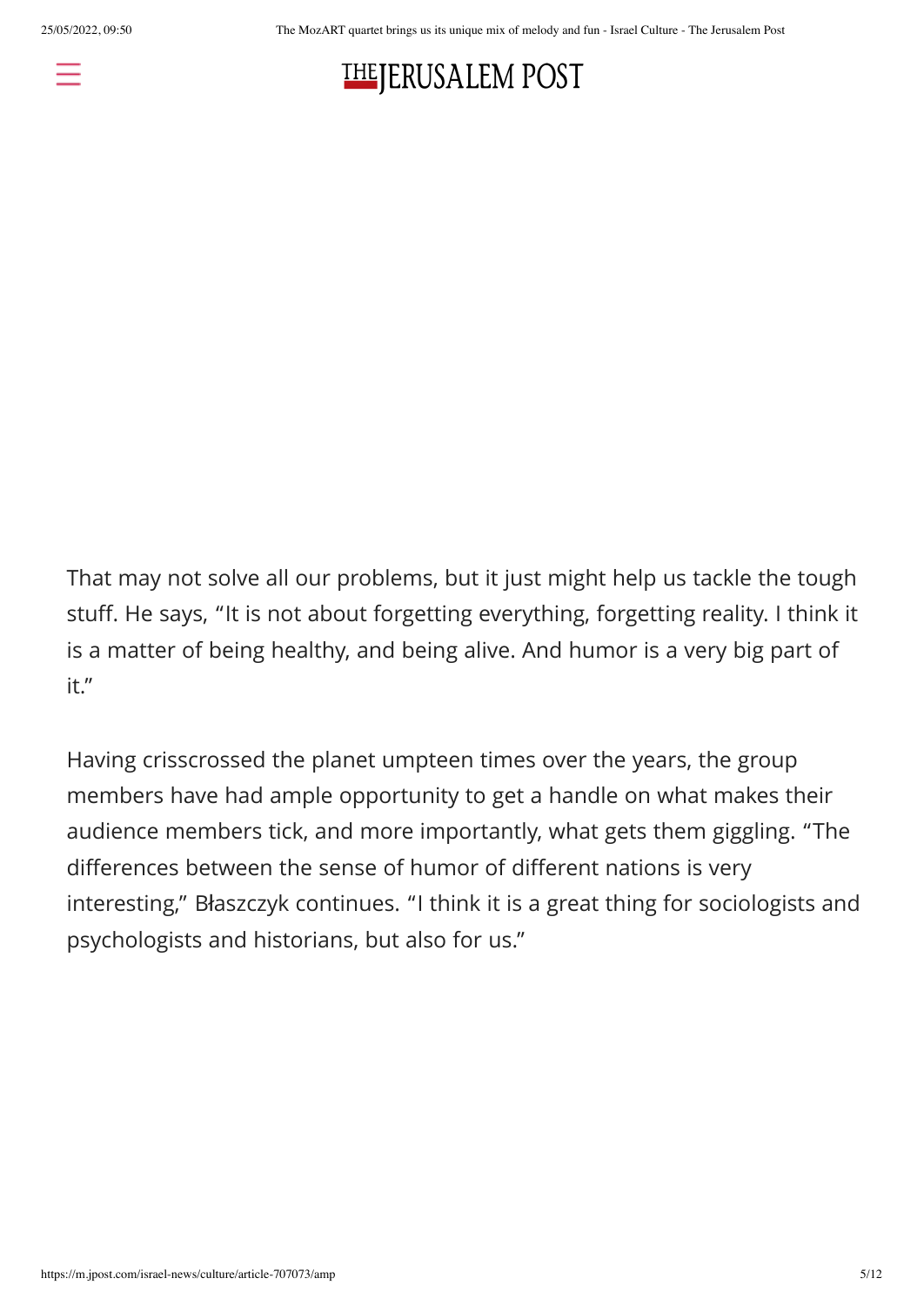



The quartet has picked up a few tips on merriment making on their rounds. It seems there is far more to their bowing than meets the eye, or ear. "We are kind of sociologists. As we travel around the world, we look at our audience and we very carefully observe their reaction, because observing the reactions is part of our work," Błaszczyk notes. Fine tuning is the name of the ongoing game. "We want to make our pieces better and better. It is fascinating for us."

THE QUARTET'S inclusion of the Monty Python number in its current repertoire put me in mind of a tale related by Eric Idle, who said that Germans had asked the British troupe to go to Germany to perform – in German – because, as Idle risibly put it, "Germans have no sense of humor."

While not entirely concurring with that notion, Błaszczyk says he and his mates are keen to spread the funny word as far and wide as possible. "Also Germans need comedy," he chuckles. "We performed there quite a lot of times, in different parts of the country, which is also very different." Still, Błaszczyk can't